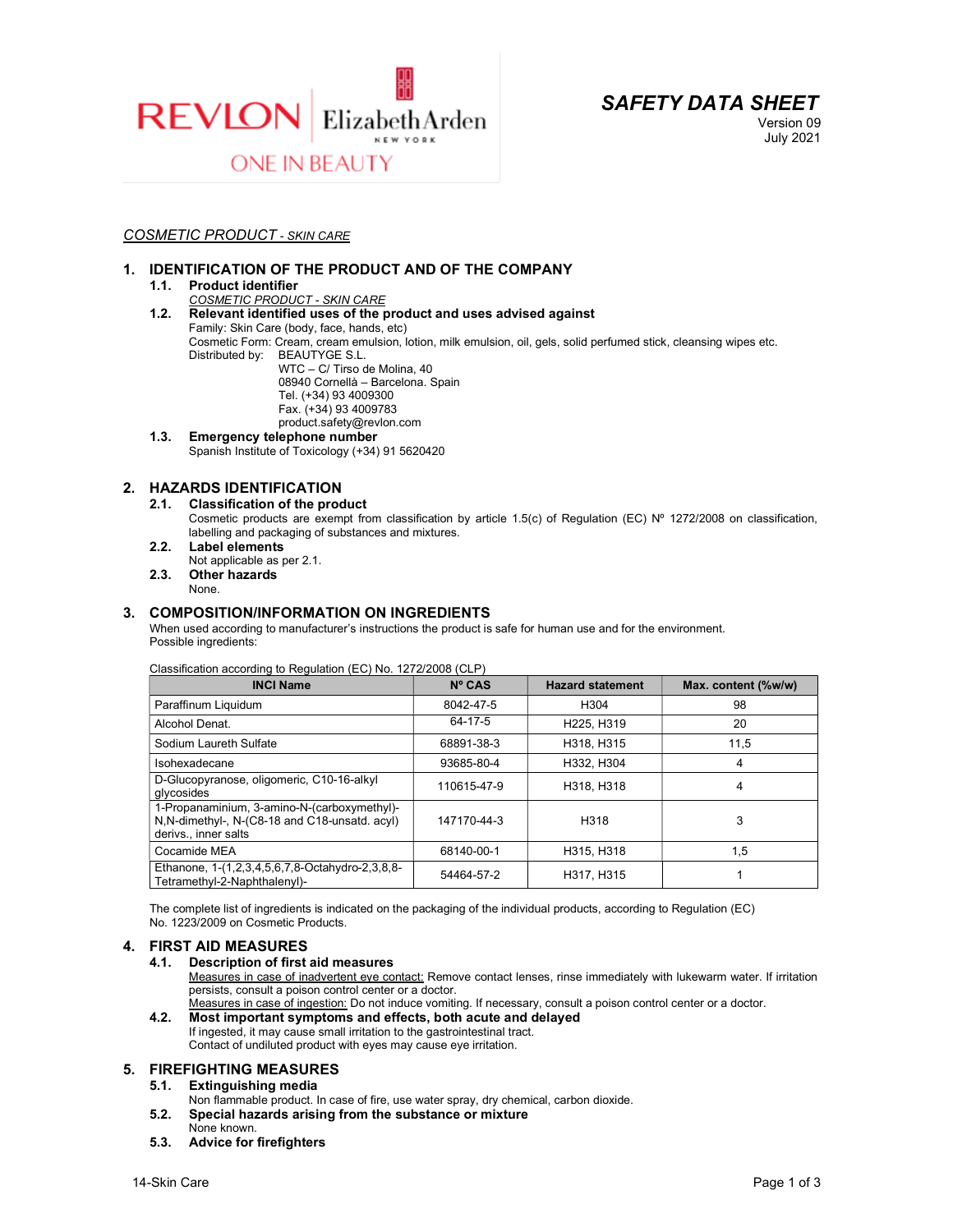



Version 09 July 2021

Wear full protective clothing. Wear self-contained breathing apparatus.

#### 6. ACCIDENTAL RELEASE MEASURES

- 6.1. Personal precautions, protective equipment and emergency procedures Not needed.
- 6.2. Environmental precautions
- Do not empty into drains / surface water / ground water. 6.3. Methods and material for containment and cleaning up Collect spillage with cellulose or rags. Remove the affected area with plenty of water.

#### 7. HANDLING AND STORAGE

#### 7.1. Precautions for safe handling

- Follow the instructions on the packaging (label, leaflet). Avoid any type of use not covered in the instructions. Tightly close the container after use.
- 7.2. Conditions for safe storage, including any incompatibilities Store in a dry, well ventilated area (room temperature). Do not store or use this product near open flames, heat sources, electrical equipment or direct sunlight. Keep out of reach of children
- 7.3. Specific end use(s) For external use only.

#### 8. EXPOSURE CONTROLS/PERSONAL PROTECTION

8.1. Control parameters

Occupational limit values: Not applicable for cosmetic products.

#### 8.2. Exposure controls

- Individual and occupational protection measures:
- a) Eye/face protection: Not needed.
- b) Skin protection: Not needed.
- c) Respiratory protection: Not needed.

#### 9. PHYSICAL AND CHEMICAL PROPERTIES

9.1. Information on basic physical and chemical properties Flash point > 100 ºC.

#### 10. STABILITY AND REACTIVITY

#### 10.1. Reactivity

- None if used for intended purpose.
- 10.2. Chemical stability
- Stable if stored and handled as indicated in the packaging.
- 10.3. Possibility of hazardous reactions
	- None if used for intended purpose.
- 10.4. Conditions to avoid
- None if used for intended purpose. 10.5. Incompatible materials
- None known.
- 10.6. Hazardous decomposition products
- None if used for intended purpose.

## 11. TOXICOLOGICAL INFORMATION

- 11.1. Information on toxicological effects
	- 11.1.1. Toxicological profile of ingredients

According to its own toxicological profile, each ingredient is found in the product at a safe concentration considering the exposure levels established for a normal use of this cosmetic product. 11.1.2. Toxicological assays of the finished product

12. ECOLOGICAL INFORMATION

Exempted according to article 31 of Regulation Nº 1907/2006 concerning the Registration, Evaluation, Authorisation and Restriction of Chemicals (REACH).

#### 13. DISPOSAL CONSIDERATIONS

13.1. Waste treatment methods

Skin irritation: Non irritating.

Consult applicable local regulations.

#### 14. TRANSPORT INFORMATION

Not hazardous according to RID, ADR, ADNR, IMDG, IATA-DGR.